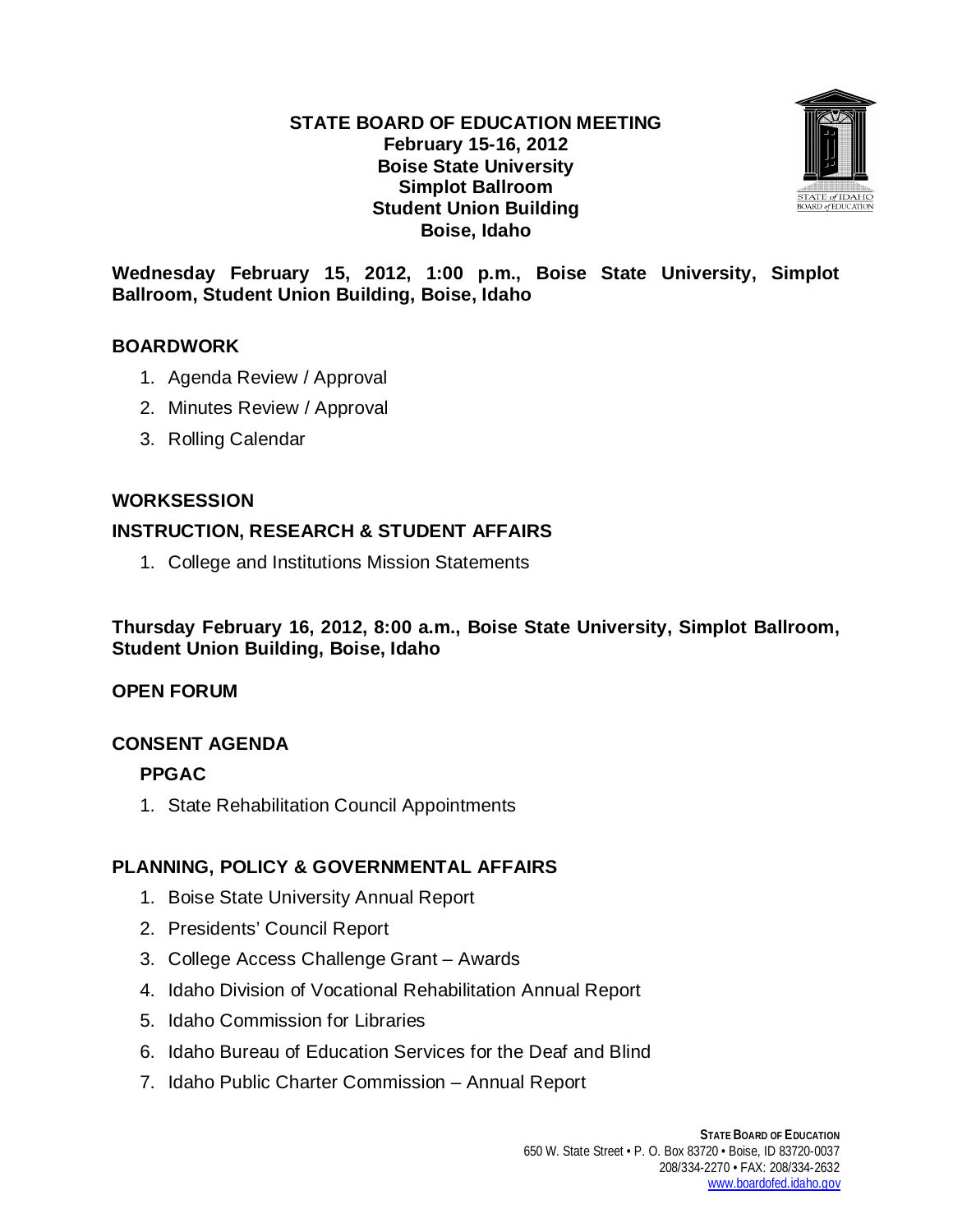- 8. Plummer-Worley New School Dedication
- 9. Alcohol Permits Issued by University Presidents
- 10. Idaho State University Faculty Governance

## **DEPARTMENT OF EDUCATION**

- 1. Superintendent's Update
- 2. ESEA Waiver
- 3. Weiser School District No. 431 Tuition Waiver
- 4. Brigham Young University, Idaho Full Program Review Team Report
- 5. Northwest Nazarene University Superintendents Certification Program Focused Review Team Report
- 6. Idaho Professional Standards Commission 2010-2011 Annual Report
- 7. Temporary Rule IDAPA 08.0203.105 Online Learning Graduation Requirement
- 8. Boise School District Rule Waiver IDAP 08.0203.105

# **ATHLETICS**

- 1. Intercollegiate Athletics Financial Reports
- 2. Intercollegiate Athletics Employee Compensation Reports

# **BUSINESS AFFAIRS & HUMAN RESOURCES**

## **Section I – Human Resources**

- 1. Amendment to Board Policy Section II.G.1.b. Second Reading
- 2. Amendment to Board Policy Section II.I.4. First Reading

## **Section II – Finance**

- 1. Amendment to Board Policy Sections V.B.,D., & V. Second Reading
- 2. Amendment to Board Policy Section V.C. Second Reading
- 3. Amendment to Board Policy Section V.N. Second Reading
- 4. Amendment to Board Policy Section V.R. Second Reading
- 5. Boise State University Park & Ride Lot Purchase
- 6. Boise State University Authorization for Issuance of General Revenue Refunding Bonds (Time Certain Item: 2:00 pm)
- 7. Lewis-Clark State College Fine Arts Building Remodel, Planning & Design

2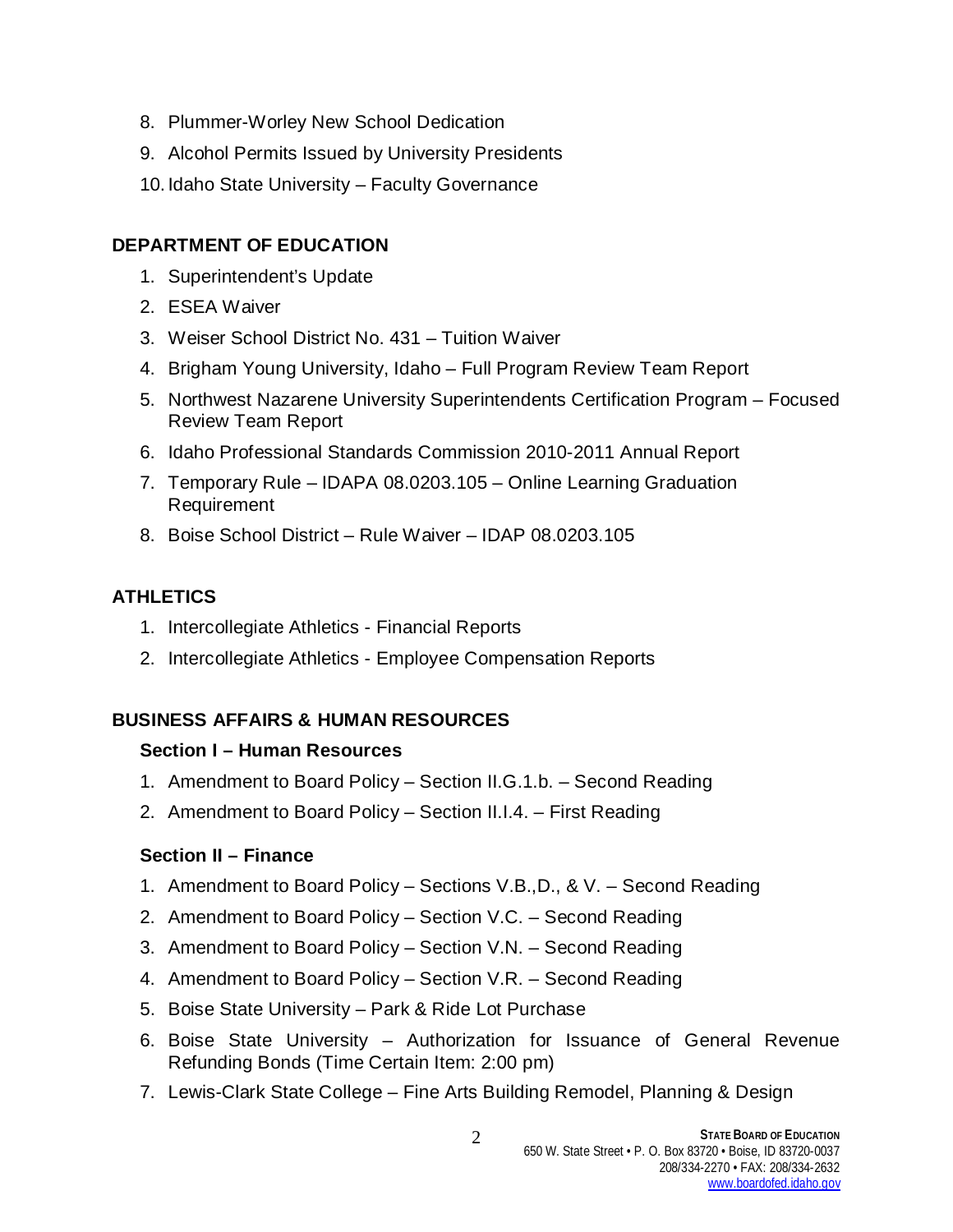- 8. Lewis-Clark State College Refinance Current Student Fee Refunding Revenue Bond
- 9. Eastern Idaho Technical College City of Idaho Falls, Public Right-of-Way and **Easement**

#### **INSTRUCTION, RESEARCH & STUDENT AFFAIRS**

- 1. WWAMI Admissions Committee
- 2. Boise State University Proposed Changes to existing Masters of Business Administration program
- 3. University of Idaho Bifurcation of existing Master of Science and Master of Education in Counseling and Human Services to create two new Majors: Master of Education and Master of Science in Rehabilitation Counseling and Human Services, and School Counseling

If auxiliary aids or services are needed for individuals with disabilities, or if you wish to speak during the Open Forum, please contact the Board office at 334-2270 no later than two days before the meeting. While the Board attempts to address items in the listed order, some items may be addressed by the Board prior to, or after the order listed.